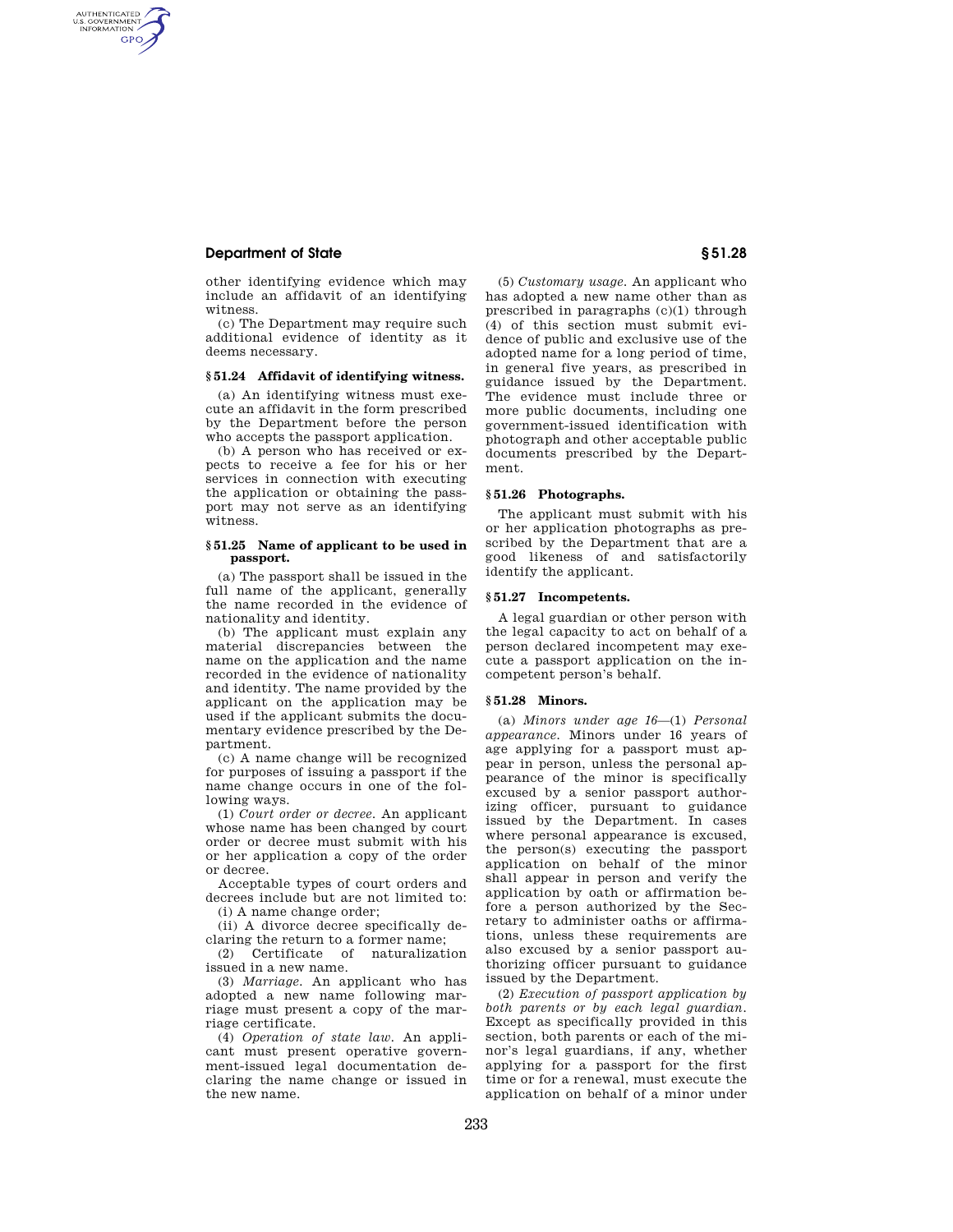age 16 and provide documentary evidence of parentage or legal guardianship showing the minor's name, date and place of birth, and the names of the parent or parents or legal guardian.

(3) *Execution of passport application by one parent or legal guardian.* A passport application may be executed on behalf of a minor under age 16 by only one parent or legal guardian if such person provides:

(i) A notarized written statement or affidavit from the non-applying parent or legal guardian, if applicable, consenting to the issuance of the passport, or

(ii) Documentary evidence that such person is the sole parent or has sole custody of the minor. Such evidence includes, but is not limited to, the following:

(A) A birth certificate providing the minor's name, date and place of birth and the name of only the applying parent;

(B) A Consular Report of Birth Abroad of a Citizen of the United States of America or a Certification of Report of Birth of a United States Citizen providing the minor's name, date and place of birth and the name of only the applying parent;

(C) A copy of the death certificate for the non-applying parent or legal guardian;

(D) An adoption decree showing the name of only the applying parent;

(E) An order of a court of competent jurisdiction granting sole legal custody to the applying parent or legal guardian containing no travel restrictions inconsistent with issuance of the passport; or, specifically authorizing the applying parent or legal guardian to obtain a passport for the minor, regardless of custodial arrangements; or specifically authorizing the travel of the minor with the applying parent or legal guardian;

(F) An order of a court of competent jurisdiction terminating the parental rights of the non-applying parent or declaring the non-applying parent or legal guardian to be incompetent.

(G) An order of a court of competent jurisdiction providing for joint legal custody or requiring the permission of both parents or the court for important decisions will be interpreted as requir-

**§ 51.28 22 CFR Ch. I (4–1–12 Edition)** 

ing the permission of both parents or the court, as appropriate. Notwithstanding the existence of any such court order, a passport may be issued when compelling humanitarian or emergency reasons relating to the welfare of the minor exist.

(4) *Execution of passport application by a person acting in loco parentis.* (i) A person may apply in loco parentis on behalf of a minor under age 16 by submitting a notarized written statement or a notarized affidavit from both parents or each legal guardian, if any, specifically authorizing the application.

(ii) If only one parent or legal guardian provides the notarized written statement or notarized affidavit, the applicant must provide documentary evidence that an application may be made by one parent or legal guardian, consistent with  $§51.28(a)(3)$ 

(5) *Exigent or special family circumstances.* A passport may be issued when only one parent, legal guardian or person acting in loco parentis executes the application, in cases of exigent or special family circumstances.

(i) ''Exigent circumstances'' are defined as time-sensitive circumstances in which the inability of the minor to obtain a passport would jeopardize the health and safety or welfare of the minor or would result in the minor being separated from the rest of his or her traveling party. ''Time sensitive'' generally means that there is not enough time before the minor's emergency travel to obtain either the required consent of both parents/legal guardians or documentation reflecting a sole parent's/legal guardian's custody rights.

(ii) ''Special family circumstances'' are defined as circumstances in which the minor's family situation makes it exceptionally difficult for one or both of the parents to execute the passport application; and/or compelling humanitarian circumstances where the minor's lack of a passport would jeopardize the health, safety, or welfare of the minor; or, pursuant to guidance issued by the Department, circumstances in which return of a minor to the jurisdiction of his or her home state or habitual residence is necessary